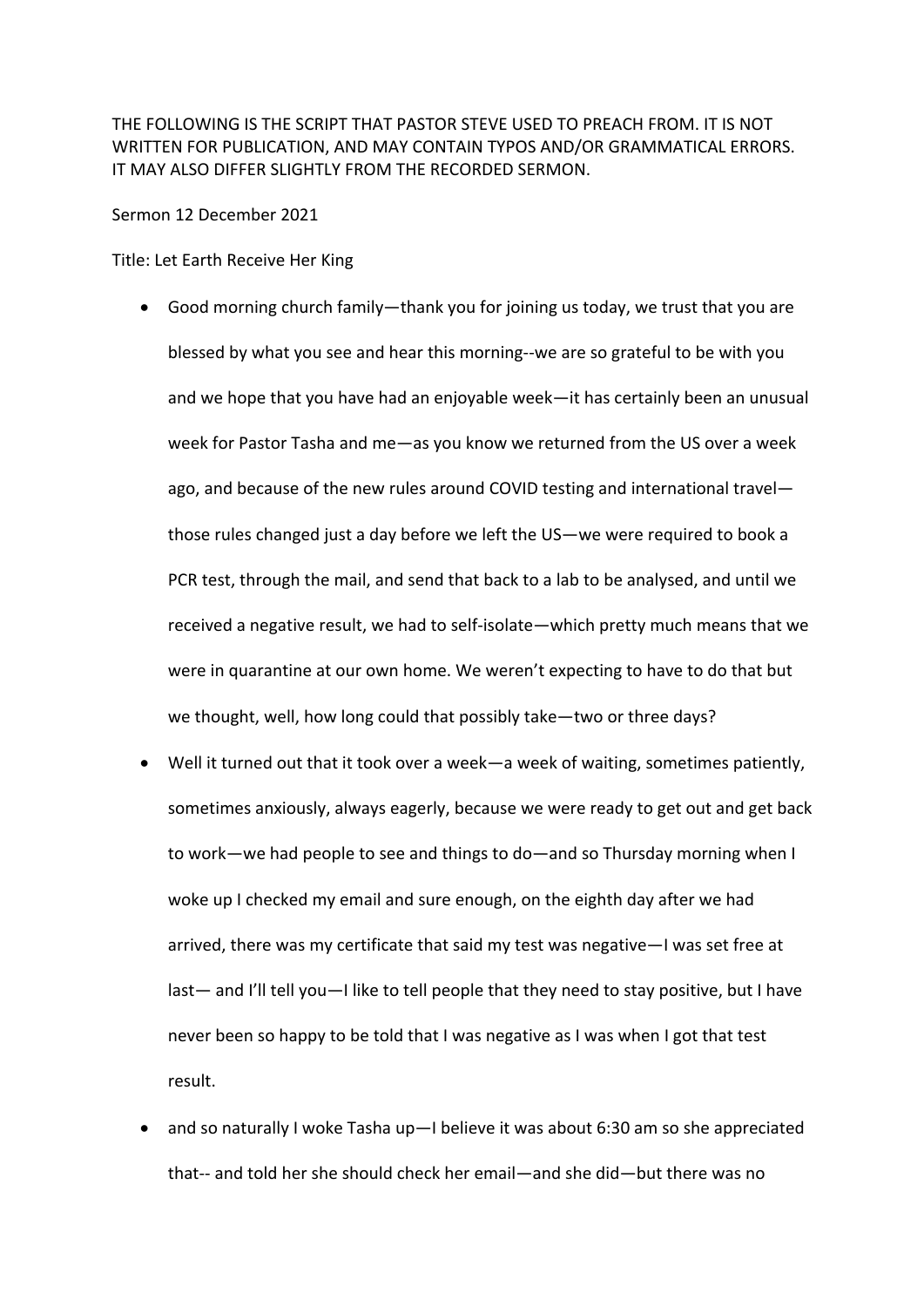certificate yet—well, we thought, I'm sure it'll only be a little while before you get it, and we'll be able to deliver the meals to the Food Bank together, and get down to the church and see how things are, and do all the things we've been waiting to be able to do—well do you know that several hours passed, and since I was no longer required to self-isolate, I was able to take care of getting the meals to the food bank, and to do some other things that needed to be done, but Pastor Tasha was still stuck at home, waiting and waiting, and checking her email, and calling the lab, and texting the HelpLine—just trying to get some indication of when she would be granted her freedom—because we knew that it was going to happen, that the result would be delivered eventually, and we just needed to wait for it expectantly—and really that assurance, that expectation, is the only thing that made that difficult situation bearable—and sure enough, on Thursday evening—I believe it was after dark—the email finally came and we were both released from captivity and so we are very thankful to be able to get out and visit and of course to be able to worship in-person with our church family this morning.

- Today is Gaudete Sunday—the third Sunday in Advent—the day when you light the pink candle in the Advent wreath—now before any of my pedantic, liturgicallyinformed friends feel the need to correct me and tell me that it's a ROSE candle, I know that it's called "rose" and not pink, but I believe it was Shakespeare who said a rose candle by any other name is still pink—and so I've got my pink Gaudete Sunday t-shirt on—or my rose shirt I guess
- the name "Gaudete Sunday" comes from the first word of the traditional mass for this particular Sunday—that word is "Rejoice"—and the rest of the words are based on Philippians 4, verse 4-7, where the Apostle Paul writes this from prison—he says: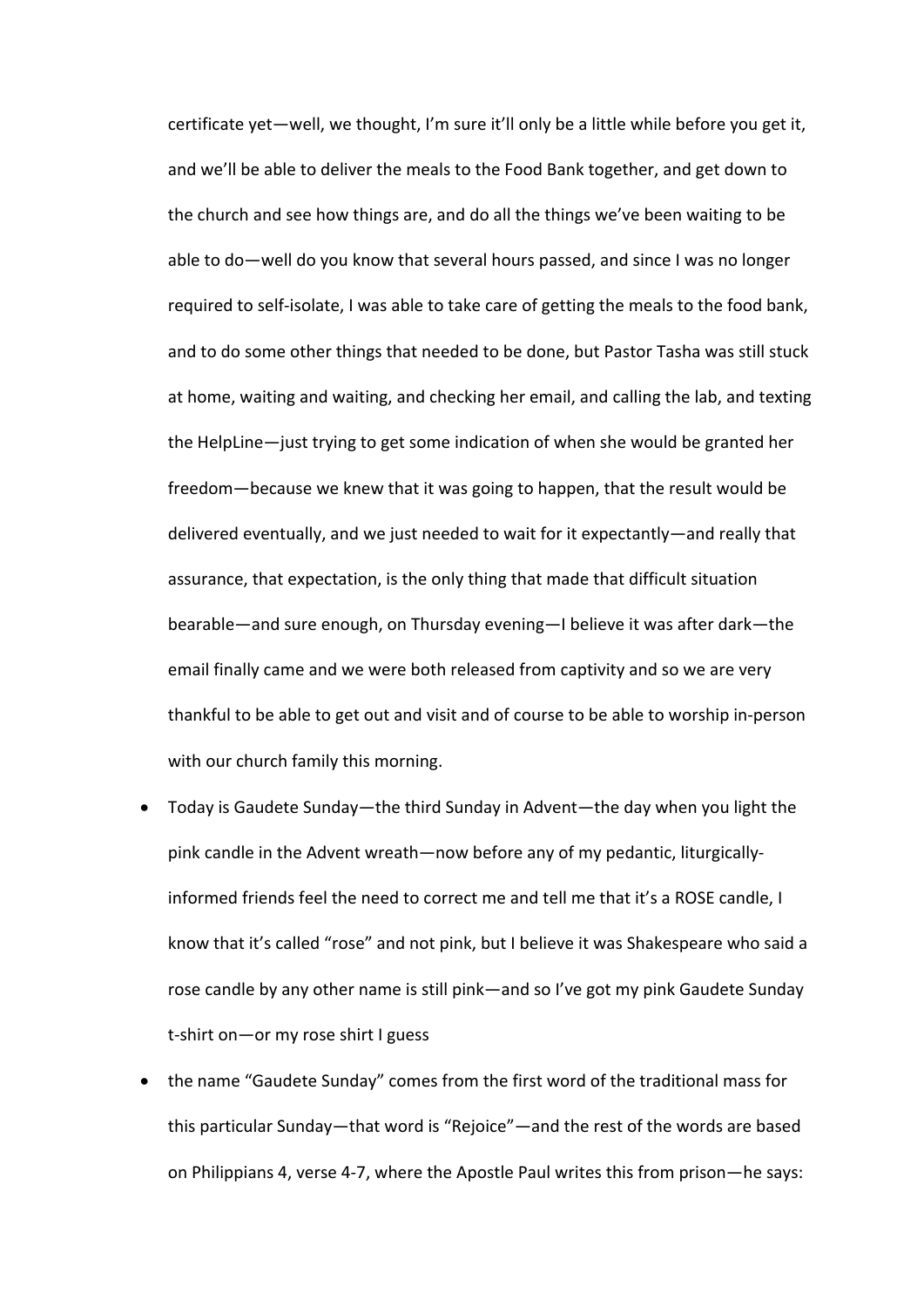- o 4:4 Rejoice in the Lord always; again I will say, Rejoice.
- o 4:5 Let your gentleness be known to everyone. The Lord is near.
- o 4:6 Do not worry about anything, but in everything by prayer and supplication with thanksgiving let your requests be made known to God.
- $\circ$  4:7 And the peace of God, which surpasses all understanding, will guard your hearts and your minds in Christ Jesus.
- That's one of the lectionary readings for today. But on Gaudete Sunday we think particularly about joy—and so we heard in our Advent reading how the angels told the shepherds not to be afraid because they brought tidings of great joy—we heard Pastor Tasha read about how Mary said that her soul rejoiced in God her saviour the word she uses literally means to leap with joy
- now we said last week that "Joy to the World" would be our theme for these Sundays in Advent and Christmas, and last week we heard from the book of James how we should "consider it nothing but joy" when we face trials—of any kind, James said—and you may remember that we noticed that James doesn't tells us to "be happy about it" when you face trials of any kind—he says consider it nothing but joy—and we pointed out that that's important because as many writers, like Henri Nouwen and CS Lewis have told us—there's a big difference between joy and happiness—because happiness is associated with external situations—things that happen can make us happy or not depending on whether we want them to happen, whether we desire them to happen—but joy is different from happiness—it's more internal and more general—it is that sense that all is well, that God will provide, that everything is going to turn out alright—joy is not simply about what IS happening around us, the situation that we find ourselves in, but about our expectations—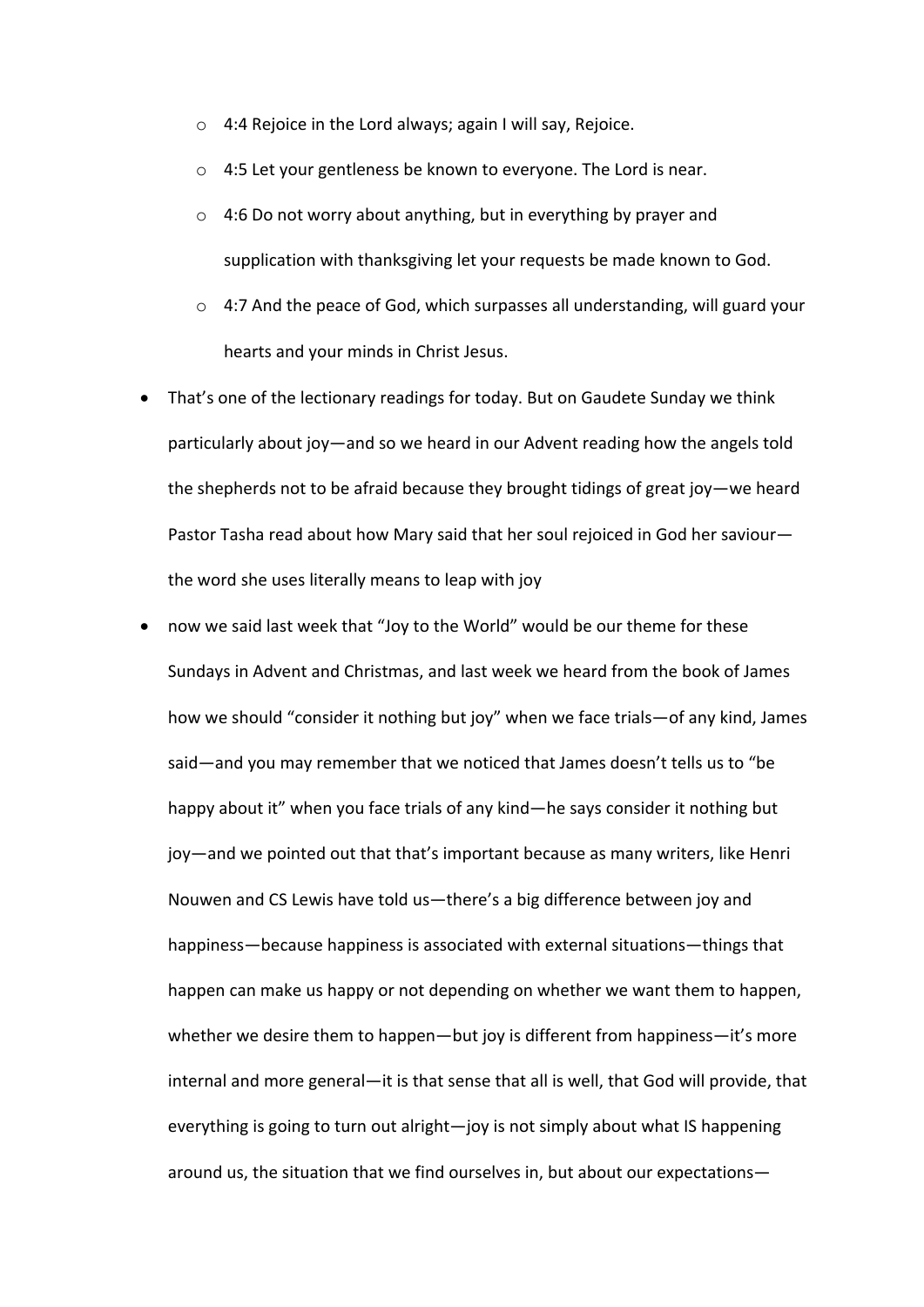about what we believe WILL happen—and so a person can have joy in the midst of trials, even in the midst of suffering, in the midst of unhappiness, even in the midst of confusion and longing for salvation depending on their expectations.

- Now we have all heard folks talk about how Advent and Christmas are a season of joyous anticipation and expectation, and it certainly should be, but unfortunately, it is not for many people—a great many folks say that the holidays are a time of anxiety and stress and sadness and grief—in fact, "holiday depression" and "postholiday depression" are actual conditions that healthcare workers and therapists know about and recognize in more people than you might imagine
- There are multiple and complex causes of holiday depression—things like financial stress and grief and lack of sunlight, but one of the major contributors to, one of the major causes of, holiday depression, is this—unmet expectations. That's when people think their holidays are going to look a certain way, and feel a certain way, that certain things are going to happen, and when they don't that leaves them feeling sad and disappointed and depressed.
- It's not hard to imagine that this would happen when you consider how the holidays are portrayed in the media—this week I've been noticing particularly how television adverts portray the Christmas season and everything is picture-perfect, families are all together and happy and laughing and eating beautiful food in beautifully decorated homes, snow is falling and there are lights and glitter and everything sparkles—it's a magical time when dreams come true and husbands can somehow purchase a brand new Mercedes Benz without their wife's knowledge and present it to her with a big red bow on top on Christmas morning and her first words are not "how are we going to pay for this?"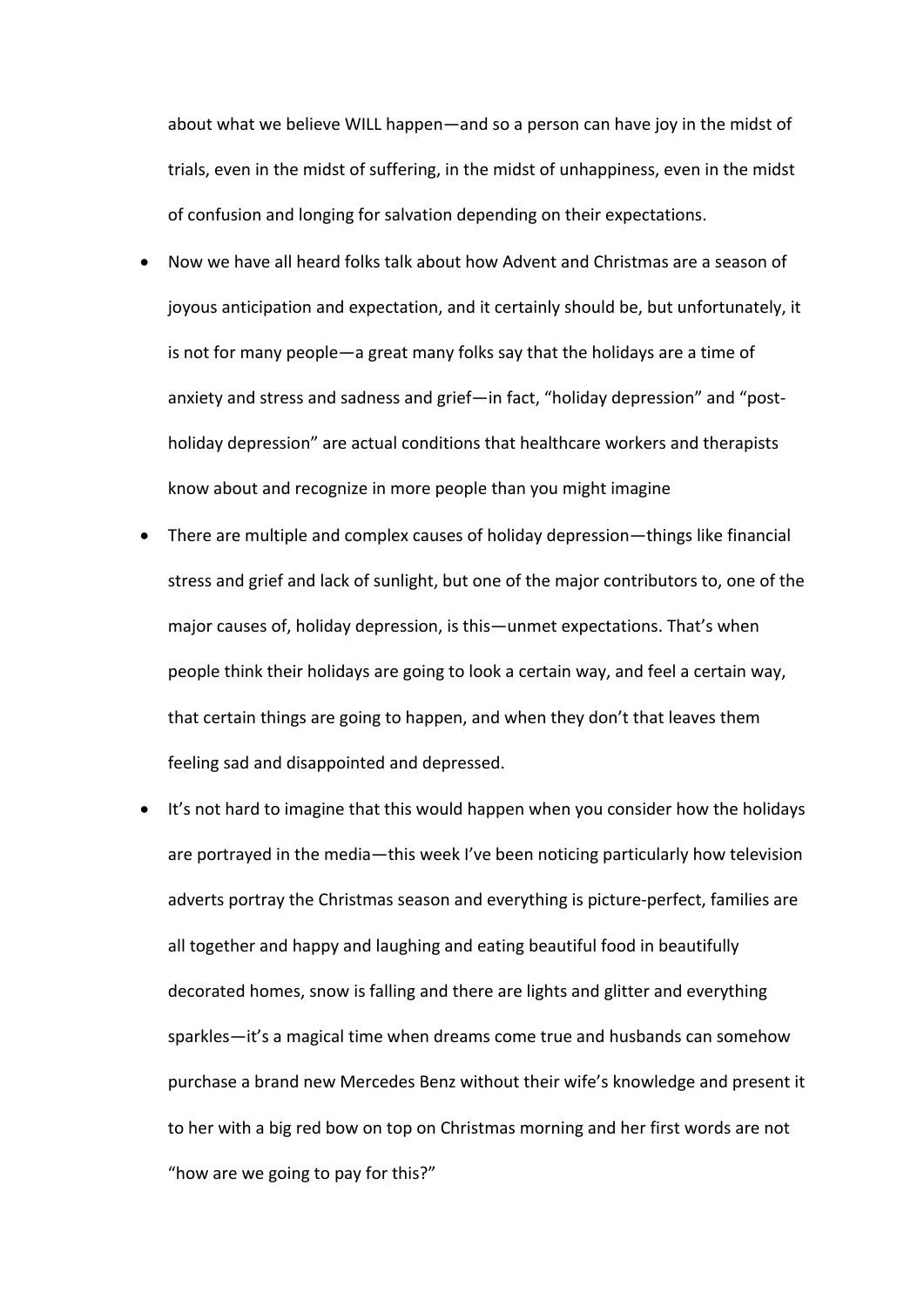- But real Christmases and real family gatherings at the holidays don't often live up to the way they're portrayed on television—or even the way they're portrayed on social media—it's well-know that folks can get depressed because their own lives don't live up to the edited and filtered images that their friends post on Facebook
- And a lot of times people have expectations that aren't even very well-defined—they don't really know what they expect their holiday season to be like, but they know that what they've got is not good enough
- And so they are disappointed and anxious rather than thankful and at peace and they don't receive the gift of the season with gratitude and excitement—they reject it as inadequate—because they impose their expectations on it—they take a critical and judgemental look at it, examine it and analyze it and come to a conclusion about it—and like a person who didn't get the Christmas present they wanted, they, sometimes unconsciously, reject it and don't receive the blessing that the season ought to provide—because this is the season in which we celebrate God's gift to the world—a gift that, if we let it, exceeds our expectations
- I've heard several times from various preachers over the years a story about a golfer, sometimes it's Arnold Palmer or Bobby Jones, it doesn't really matter because as far as I can tell this story never actually happened, but it's told because it makes a good point about expectations, and the way our expectations can be exceeded—and the story goes that a wealthy king in Saudi Arabia invited this professional golfer, let's say Arnold Palmer, to visit and play some exhibition matches in his country, and while he was visiting, Arnold took some time to help the king improve his game, he gave him some tips on his stance and his swing and his follow-through, and the king was so thankful that he said he wanted to give Arnold a gift to express his gratitude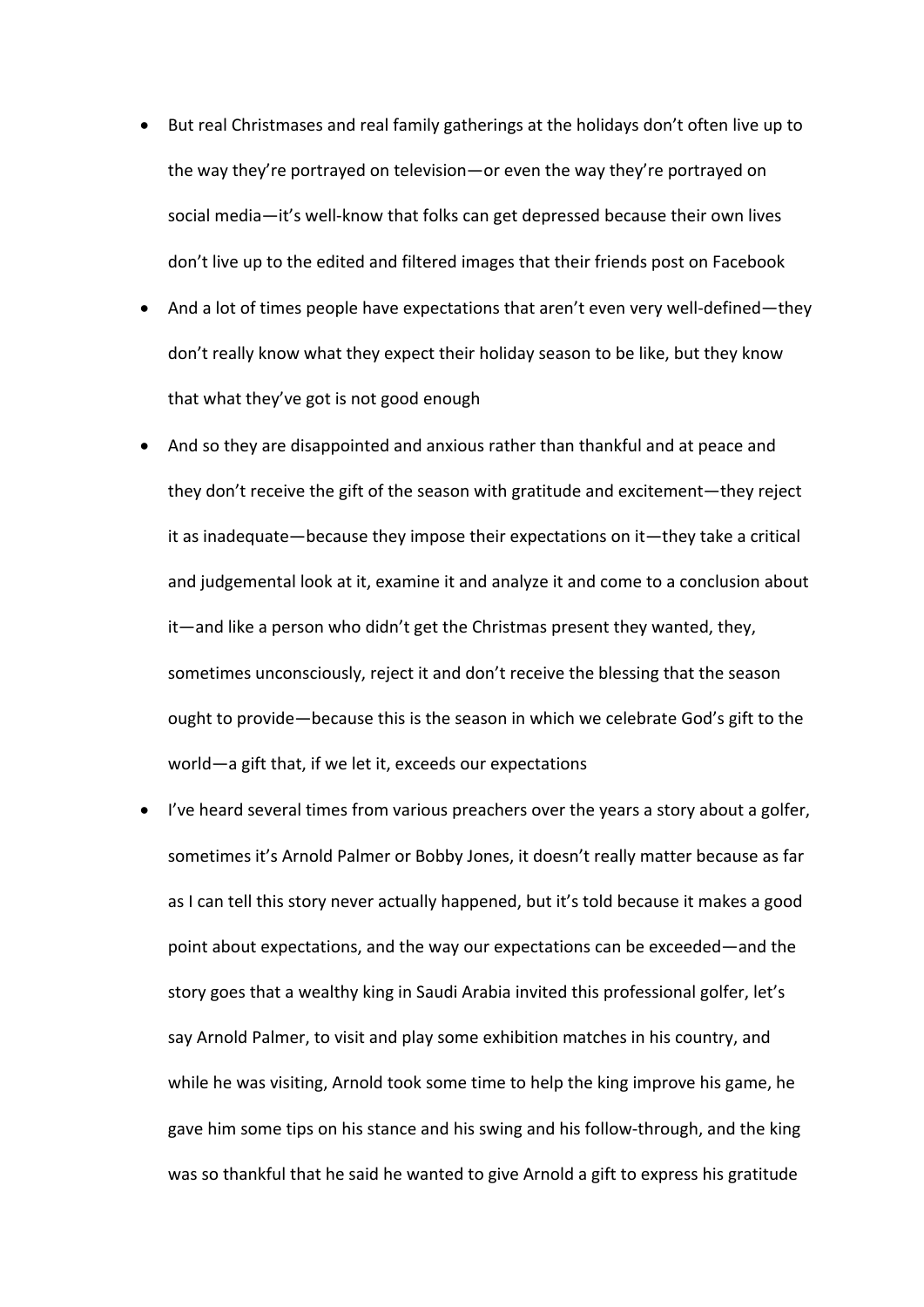but Arnold said that wasn't necessary, that it had been a privilege to play there and to see the country and meet the people there, but the king insisted and said to Palmer, "How about if I give you a golf club?" And Arnold thought to himself, "just a single golf club—that's simple enough," and so he told the king, "sure, that would be appropriate and I would be honored by that." The king said that he'd need to make some arrangements before sending the club to Arnold's home back in the states and Palmer said that would be fine—and as he flew back to the states he wondered what kind of golf club a wealthy king might give somebody—he didn't know if it would be a wood or an iron or maybe a putter but probably not—maybe it would be solid gold or hand-crafted by an artisan—and he was eager to find out. Well, he went home and a few days went by, and then a week, then two, and he was wondering whether the king had forgotten about his gift—he figured he probably did—kings probably have important royal stuff to do that keeps them busy-- but one afternoon there was a knock on his front door and a man in a business suit was there and introduced himself as an attorney acting on behalf of the king—and Arnold invited him in but noticed that all he was carrying was a briefcase, and it wasn't big enough to carry a golf club, but he was wrong about that because inside the case was a deed—the deed to a 36-hole, 350-acre golf course in south Florida—that is, a golf club. Now Arnold could have rejected that gift because it wasn't what he was expecting, but how foolish would that have been to miss out on the blessing this king wanted to provide—and so he received it with gratitude and it far exceeded his expectations

• Now last week we considered the first line of the hymn, Joy to the world—Joy to the world, the Lord is come—and today we move on to the next few words—"Let earth receive her King," and when I think about those words I think about the fact that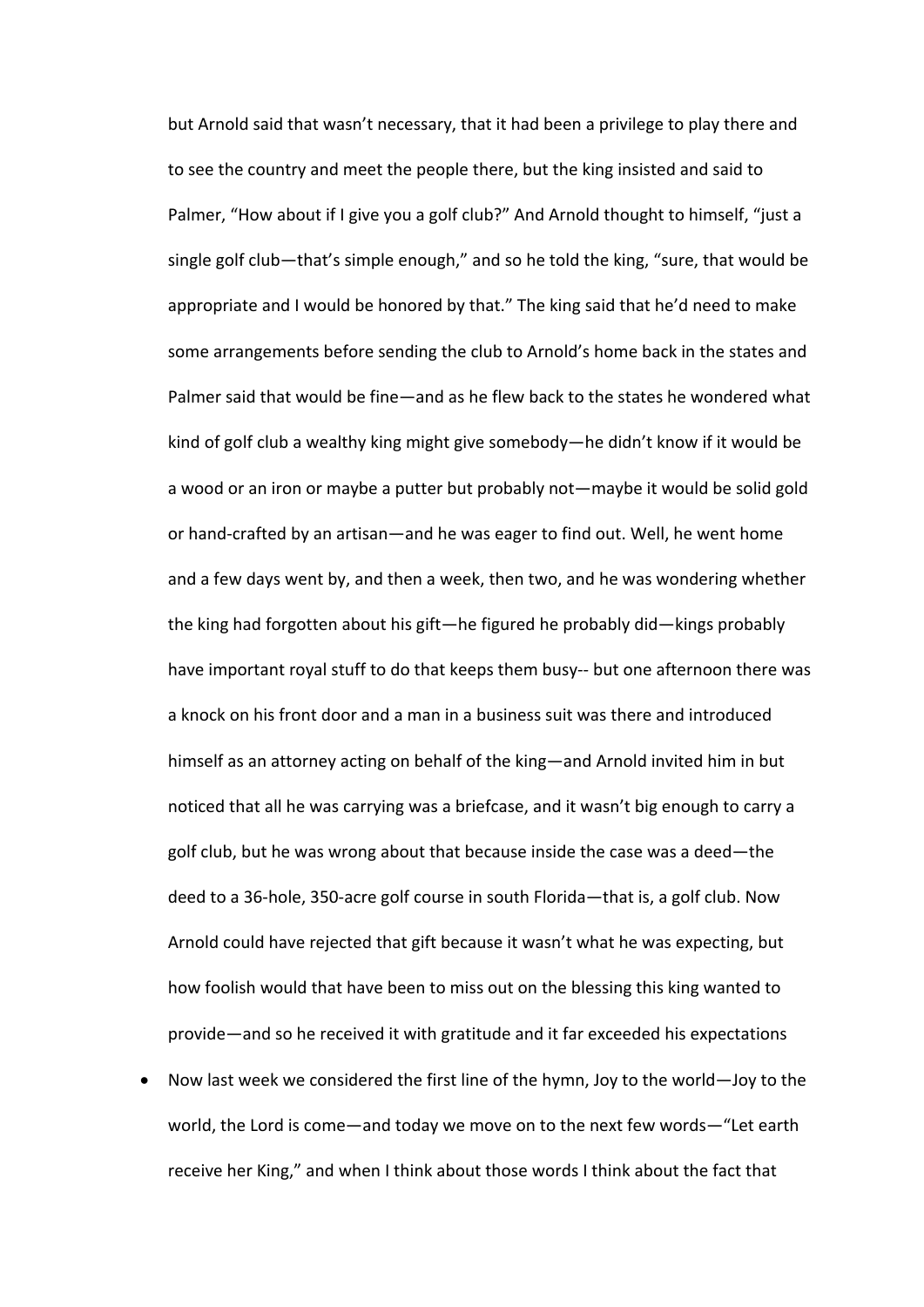when Jesus arrived, there were those from the time he was born, all through his life and even after his death and resurrection, who did not "receive their king," but rejected this greatest of all gifts because it was not what they were expecting—they examined it and analysed it and it was not their idea of what a Davidic king—a Messiah—should be—think about what the Scribes and Pharisees have to say about Jesus throughout the gospels--and they miss out on God's blessing—and the joy and freedom and peace that it could bring

- But there are others who receive their King—who don't impose their own incorrect expectations but allow God to exceed their expectations
- A prime example is Jesus' mother Mary. We heard Luke's beautiful rendition of Mary's Magnificat this morning—those powerful, prophetic words that Mary speaks when she's visiting Elizabeth and Elizabeth says that John the Baptist, who hasn't been born yet—leapt within her womb when the Mother of the Lord came near.
- Now you'll remember that the word Mary uses there in verse 47 when she says her spirit rejoices means literally to leap for joy—so there's a lot of joy going on in this scene
- And the joy that Mary is expressing is directly related to the fact that she is now expecting Jesus—she has received her King—she is carrying the Messiah—now, a few verses earlier, when Gabriel appeared to her, she was at first perplexed and confused and no doubt anxious, but her expectation brought joy to that situation.
- And I want us to think about that situation for a moment—because from a certain perspective, it is a difficult one—because what the angel Gabriel announces to Mary is that she is going to be an unwed mother--that she is going to have to tell Joseph that she's pregnant and he'll no doubt want to end that relationship—and that's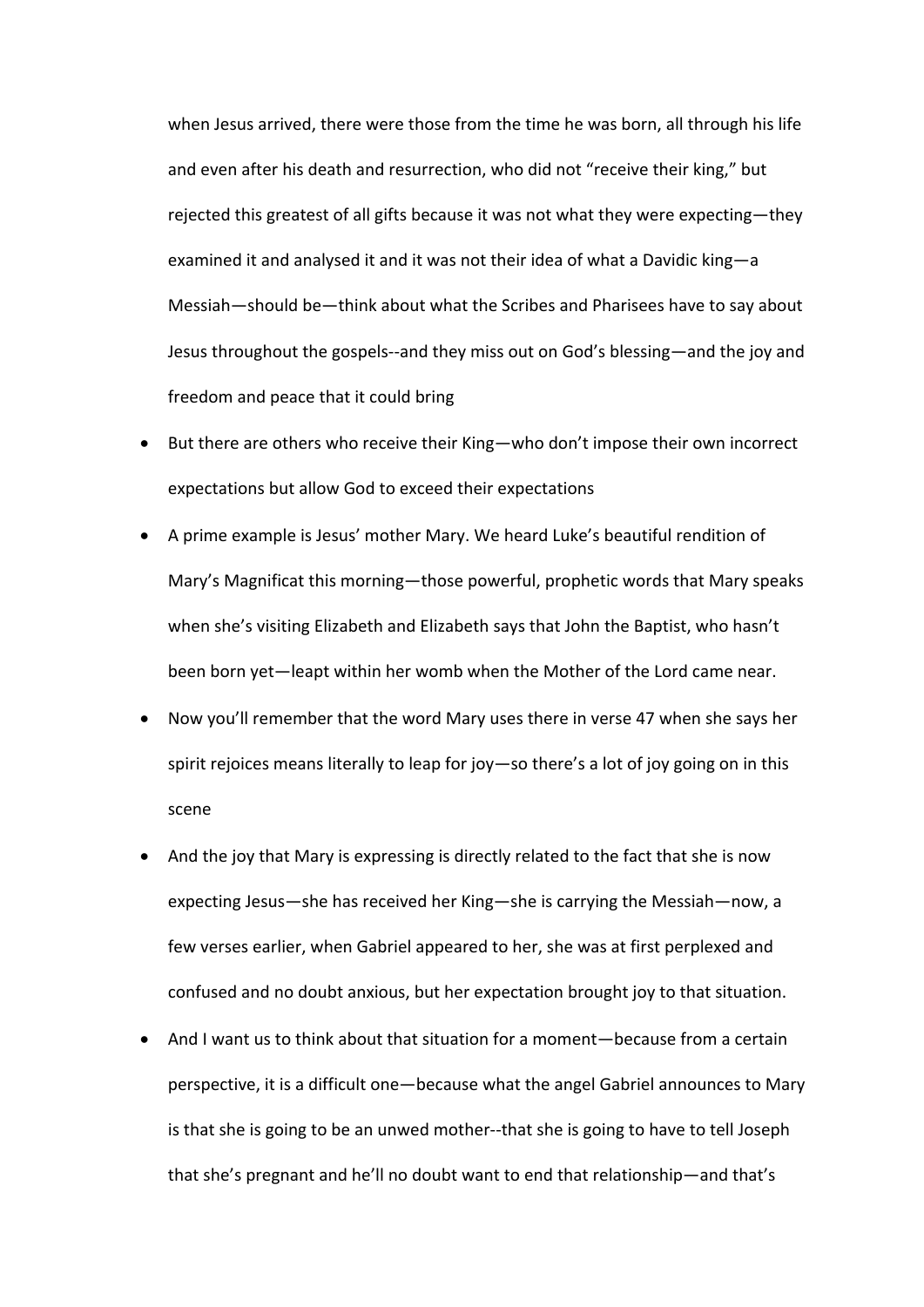exactly what Matthew's gospel tells us did happen—and Mary lives in a society in which it is not unusual to put an adulterous woman to death—

- and so Mary could very well have said, "No, this is not what I was expecting—I have plans to be married to this carpenter and to live my life in our happy home and do all the things that other women in my village do—I reject this proposal"—but rather than rejecting it, she receives it—and we read in the words of the Magnificat just what her expectations are as her expectations are aligned with the purposes of God- - My soul magnifies the Lord, 47 and my spirit rejoices in God my Saviour, 48 for he has looked with favour on the lowliness of his servant. Surely, from now on all generations will call me blessed; 49 for the Mighty One has done great things for me, and holy is his name.
- Now I want you to notice that the difficulty of Mary's circumstances have not changed—all that stuff, all that baggage that goes with getting pregnant before she was married still remains—she is still in a difficult situation—but she rejoices—she has joy because of her expectations—because joy has much more to do with our expectations than our situations—let me say that again—joy has more to do with our expectations than with our situations
- When we are tempted to impose our critical standard, our wrong expectations, on the things we see around us, the situation we're in, when we say "this doesn't live up to what I had in mind—I reject it and I'm anxious and stressed out about it" that's when we lose our joy and our peace—but even in difficult situations we can, like Mary, say "this is what God has done for me, and this is what he's doing in the world, and this is what he'll do in the future," then we can rejoice in God our Saviour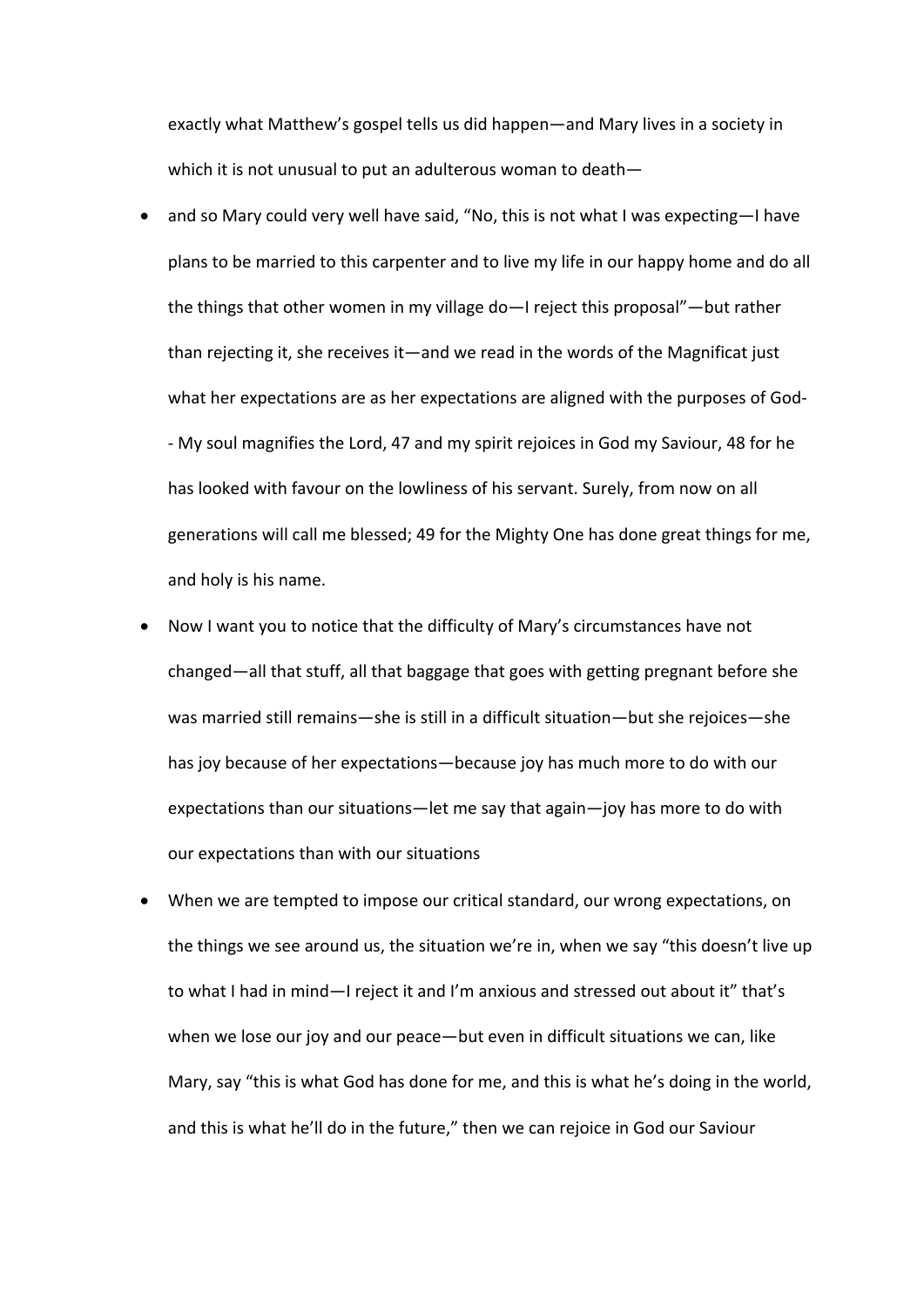- And so as we read in the passage from Philippians, the Apostle Paul could sit chained in a jail cell, knowing he could be tortured or put to death at anytime and say "Rejoice, and again I say rejoice"—he doesn't look at his situation and say "this doesn't meet my expectations, I've examined it and inspected it and found it wanting"—no, he lives expecting what God is working out, knowing that God's purposes are unfolding, even in a difficult situation
- And it occurs to me that the word "expect" literally means "to look out" –ex, of course like exit, is out, and spect, like spectacles or spectator, is to look—and so the opposite of expect would be to inspect—just as the opposite of expire, to breathe out is inspire, to breathe in, and the opposite of an extrovert is an introvert—and my point is this:
- When we get all bogged down in evaluating our situations, the things that are happening to us and around us, when we spend our time INSPECTING and not EXPECTING—looking out for what's coming, looking forward to what God is doing and where God is directing us, that's when we can lose our joy—but when we live EXPECTANTLY—when we EXPECT what God is going to do, what God is doing, that's when we find joy, and peace, and freedom—and so I think it's good to ask ourselves from time to time—am I living my life as an inspector—finding flaws and faults and failures—or as an expector—living with hope and faith and gratitude—
- Joy has more to do with our expectations than with our situations, and joy has more to do with what we EX-pect than with what we IN-spect.
- Now I want to make one last point about Mary's expectancy, her perspective as she is expecting, and it's this—as we read through these powerful, prophetic words about what God is doing, what is happening in her life and in the history of the world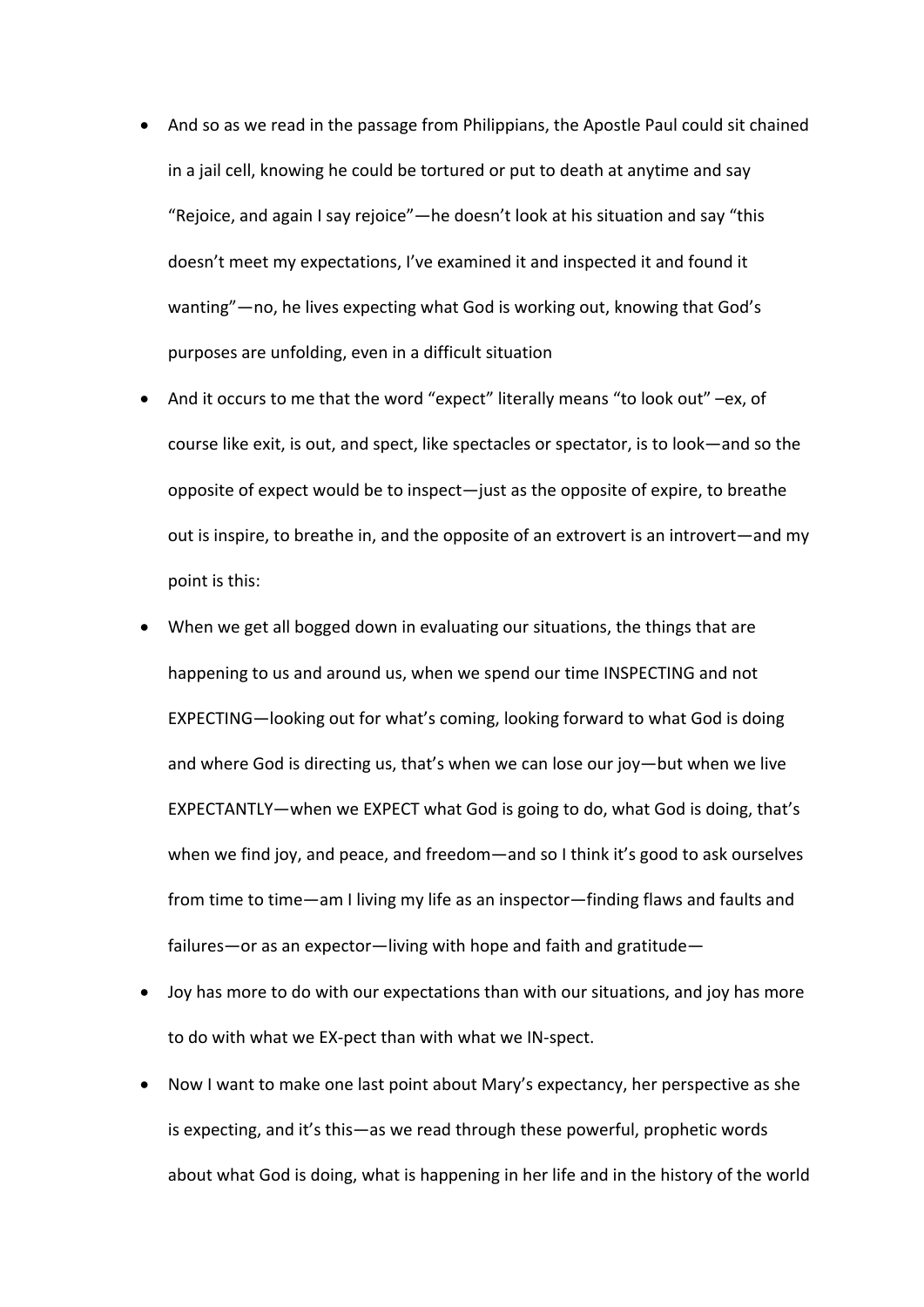as Earth receives her King, you might notice that Mary doesn't say that God is GOING TO do some things—she says that He HAS DONE some things—in the past tense-- He has shown strength with his arm; he has scattered the proud. . . . . 52 He has brought down the powerful from their thrones, and lifted up the lowly; 53 he has filled the hungry with good things, and sent the rich away empty.

- But even though her words are in the past tense, it is clear that she's talking about what God is doing through the arrival of Jesus, who hasn't even been born yet, who has yet to begin his ministry and his teaching and his sacrificial work through the cross and resurrection—what God will do—what she is expecting Him to do—but she speaks of it in the past tense, as though it has already been done—and that I think is a statement of faith and hope and expectation and gratitude—an expression of thanksgiving for what Mary is certain is coming to pass—what God is doing and what God will do—she's not worrying about her situation, but rejoicing in expectation of what God will do
- And that I think is the same attitude that the Apostle Paul is talking about in Philippians 4, when he writes—from his prison cell remember-- Do not worry about anything, but in everything by prayer and supplication with thanksgiving let your requests be made known to God.
- Let your requests be known to God with thanksgiving—showing gratitude for what you've asked for even before it has been given to you—living in expectation that God will provide—that God is working out his purposes—
- And notice that Paul doesn't say "let your requests be known and you'll get everything that you ask for—if you just expect it, you'll get it—